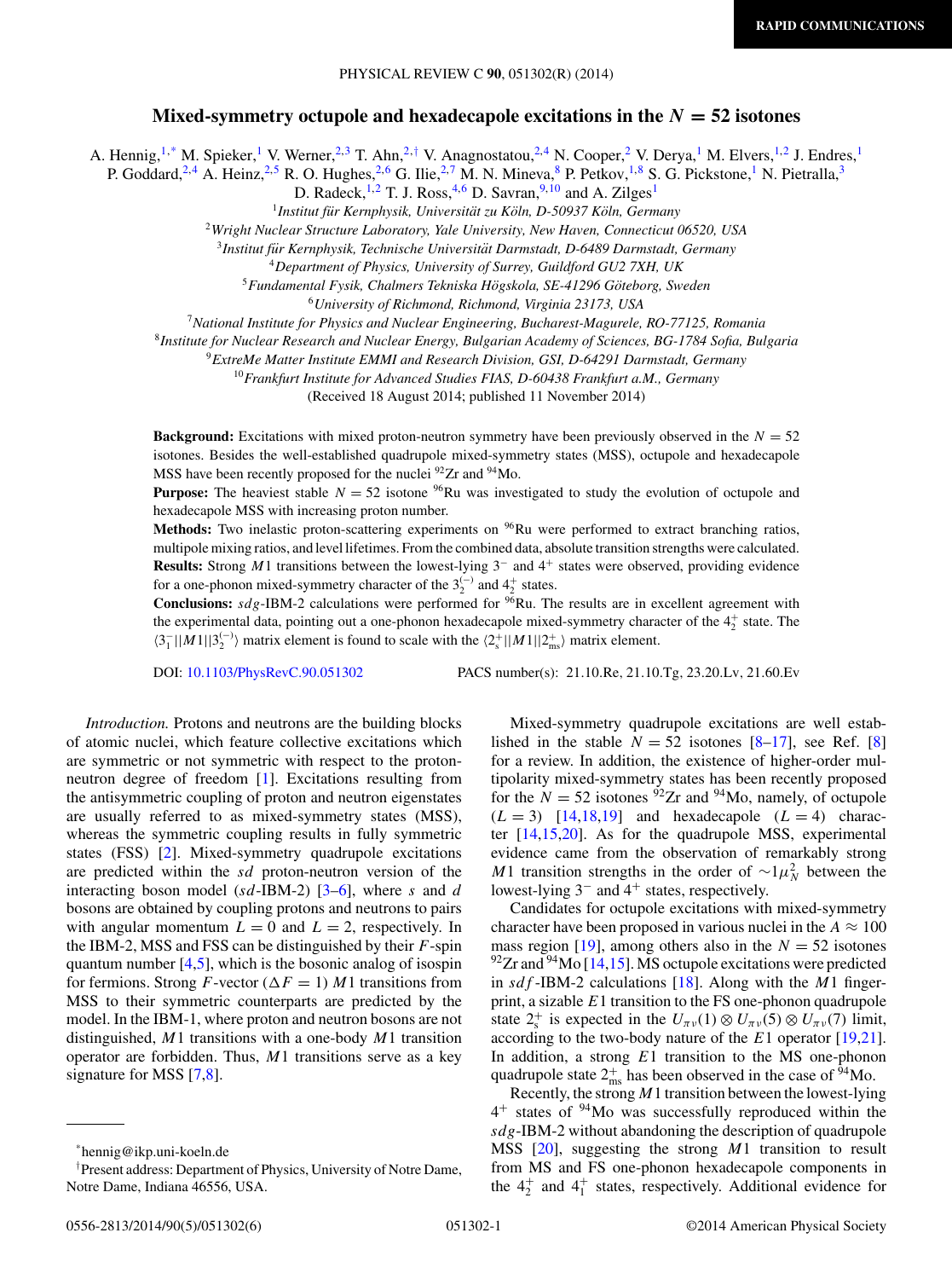this interpretation is provided by shell-model calculations for <sup>92</sup>Zr and <sup>94</sup>Mo [\[12,14,22\]](#page-5-0), indicating dominant  $v = 2$ ,  $j = 4$ configurations for the lowest-lying  $4^+$  states. These are by definition identified with g bosons in the IBM; here,  $\nu$  denotes the seniority.

The study in Ref. [\[20\]](#page-5-0) was based on the only experimentally known case at that time. The intention of the present work is to show that the case of  $94$ Mo is not exceptional, but that the presence of hexadecapole components in the wave functions of low-lying  $4^+$  states in near-spherical nuclei in the  $A \sim 100$  mass region is a general phenomenon. For this purpose, we have studied the heaviest stable  $N = 52$ isotone <sup>96</sup>Ru in two proton-scattering experiments. In addition, the structure of the low-lying  $4^+$  states was investigated in the framework of sdg-IBM-2 calculations. Details on the experimental aspects will be given in a more extensive article.

*Experiments.* To identify MSS based on absolute transition strength, two inelastic proton scattering experiments were performed. The first one at the Wright Nuclear Structure Laboratory (WNSL) at Yale University, USA, the second one at the Institute for Nuclear Physics at the University of Cologne, Germany.

In the former, an 8.4 MeV proton beam, provided by the ESTU Tandem accelerator, impinged on a 106  $\mu$ g/cm<sup>2</sup> enriched  $96$ Ru target, supported by a  $12$ C backing with a thickness of 14  $\mu$ g/cm<sup>2</sup>. The scattered protons were detected using five silicon surface-barrier detectors, positioned predominantly at backward angles. For the  $\gamma$ -ray detection, eight BGO-shielded Clover-type HPGe detectors of the YRAST Ball spectrometer [\[23\]](#page-5-0) were used. Further information on the experimental setup can be found in Ref. [\[24\]](#page-5-0). From the energy information of scattered protons, the excitation energy  $E_x$  was deduced on an event-by-event basis. Thus,  $\gamma$ -decay branching ratios were extracted with high sensitivity from the acquired  $p\gamma$  coincidence data by gating on a specific excitation energy [\[25\]](#page-5-0). Spin quantum numbers and multipole mixing ratios were obtained by means of the  $\gamma\gamma$  angular-correlation technique [\[26\]](#page-5-0).

For the extraction of level lifetimes, a second protonscattering experiment was performed at the Institute for Nuclear Physics at the University of Cologne. The same target was bombarded with a 7.0 MeV proton beam, provided by the 10 MV FN Tandem accelerator. For the coincident detection of the scattered protons and deexciting  $\gamma$  rays, the particle-detector array SONIC, equipped with six passivated implanted planar silicon (PIPS) detectors, was embedded within the  $\gamma$ -ray spectrometer HORUS. Nuclear level lifetimes were measured by means of the Doppler-shift attenuation method (DSAM) [\[27,28\]](#page-5-0) using  $p\gamma$  coincidence data [\[29\]](#page-5-0). Peak centroids were extracted from  $\gamma$ -ray spectra that were gated on the excitation energy of the level of interest. This way, feeding from higher-lying states was eliminated. The stopping process of the recoil nuclei in the target and stopper material was modeled by means of a Monte Carlo simulation [\[30\]](#page-5-0) using the computer code DSTOP96 [\[28\]](#page-5-0) which is based on the code DESASTOP [\[31\]](#page-5-0). More detailed information on the experimental technique and the data analysis will be the subject of an upcoming publication. Absolute transition strengths were

### finally calculated from the combined experimental data of both experiments.

*Mixed-symmetry octupole excitations.* For the  $J = 3$  state of  $96$ Ru at 3076 keV, a negative parity has been previously assigned based on the observation of a  $\gamma$  decay to the 5<sup>-</sup> state at 2588 keV [\[32\]](#page-5-0). As in [\[13\]](#page-5-0), this  $\gamma$  decay was not confirmed in the present experiments. However, since the  $3<sub>ms</sub>$ candidates of  $94$ Mo (3011 keV) and  $92Zr$  (3040 keV) have been observed at similar excitation energies, a negative parity was assigned tentatively. With this assumption, an  $M1$  transition strength of  $B(M1) = 0.14(4) \mu_N^2$  was obtained for the  $3_2^{(-)} \rightarrow 3_1^-$  transition. Therewith, the  $3_2^{(-)}$  state is a likely candidate for the one-phonon MS octupole state. As for the case of <sup>94</sup>Mo, an E1 strength of  $B(E1) = 0.14(3)$  mW.u. to the known  $2_{\text{ms}}^+$  state at  $E_x = 2283 \text{ keV}$  was obtained. However, only a weak E1 strength of  $B(E1) = 0.0017(3)$  mW.u. was extracted for the  $3_2^{(-)} \rightarrow 2_s^+$  transition.

As expected for collective excitations, the  $3\frac{1}{2} \rightarrow 3\frac{1}{1}$  M1 matrix element scales with the one for the  $2^+_{ms} \rightarrow 2^+_{s}$  transition for several nuclei in the  $A \approx 100$  mass region [\[19\]](#page-5-0), in particular also for the  $N = 52$  isotones <sup>92</sup>Zr and <sup>94</sup>Mo. With the bare g factors ( $g_{\pi} = 1$  and  $g_{\nu} = 0$ ), a value of  $\sqrt{14/5} \approx 1.67$  is predicted in the  $U_{\pi\nu}(1) \otimes U_{\pi\nu}(5) \otimes U_{\pi\nu}(7)$ limit of the  $sdf$ -IBM-2 for the ratio of the matrix elements [\[18\]](#page-5-0). The experimental ratios are close to unity but stay rather constant [\[19\]](#page-5-0). Only the value for  $96$ Mo deviates from the others by a factor of 2. From our new data, we calculated a ratio of  $\frac{\langle 3_1^- ||M1|| 3_2^{(-)}\rangle}{\langle 2^+ ||M1|| 2^+ \rangle}$  $\frac{\binom{3}{2+}\|M\|\binom{3}{2}}{\binom{2^+}\pi\|M\|\binom{3^+}{2^+}}{2^+}\n= 0.53(9) \text{ for }^{96}\text{Ru}, \text{close to the value for }^{96}\text{Mo}.$ The deviation of the ratio for <sup>96</sup>Ru compared to the values for the other  $N = 52$  isotones might result from the more  $O(6)$ like structure of <sup>96</sup>Ru compared to, e.g., <sup>94</sup>Mo (see below).

*Hexadecapole excitations.* For the  $J = 4$  state of <sup>96</sup>Ru at  $E_x = 2462$  keV, a positive parity was assigned because of a newly observed  $\gamma$  decay to the  $2^+_1$  state. A lifetime of  $\tau = 140^{+70}_{-40}$  fs has been previously reported for this state [\[32\]](#page-5-0), characterized by large uncertainties in the determination of the Doppler-shift attenuation factor. From our present analysis a lifetime of  $\tau = 72(5)$  fs was extracted. Figure 1 shows the centroid energy of the  $E_{\gamma}^{0} = 944 \text{ keV } 4_{2}^{+} \rightarrow 4_{1}^{+} \gamma$  transition as a function of  $cos(\theta)$ , where  $\theta$  is the angle between the initial direction of motion of the recoil nucleus and the



FIG. 1. Centroid shift of the  $E_{\gamma}^0 = 944 \text{ keV } 4^+_2 \rightarrow 4^+_1 \gamma$  transition of <sup>96</sup>Ru as a function of  $cos(\theta)$ .  $\theta$  is the angle between the recoil direction of motion and the direction in which the  $\gamma$  ray is emitted. From the slope, the Doppler-shift attenuation factor is calculated.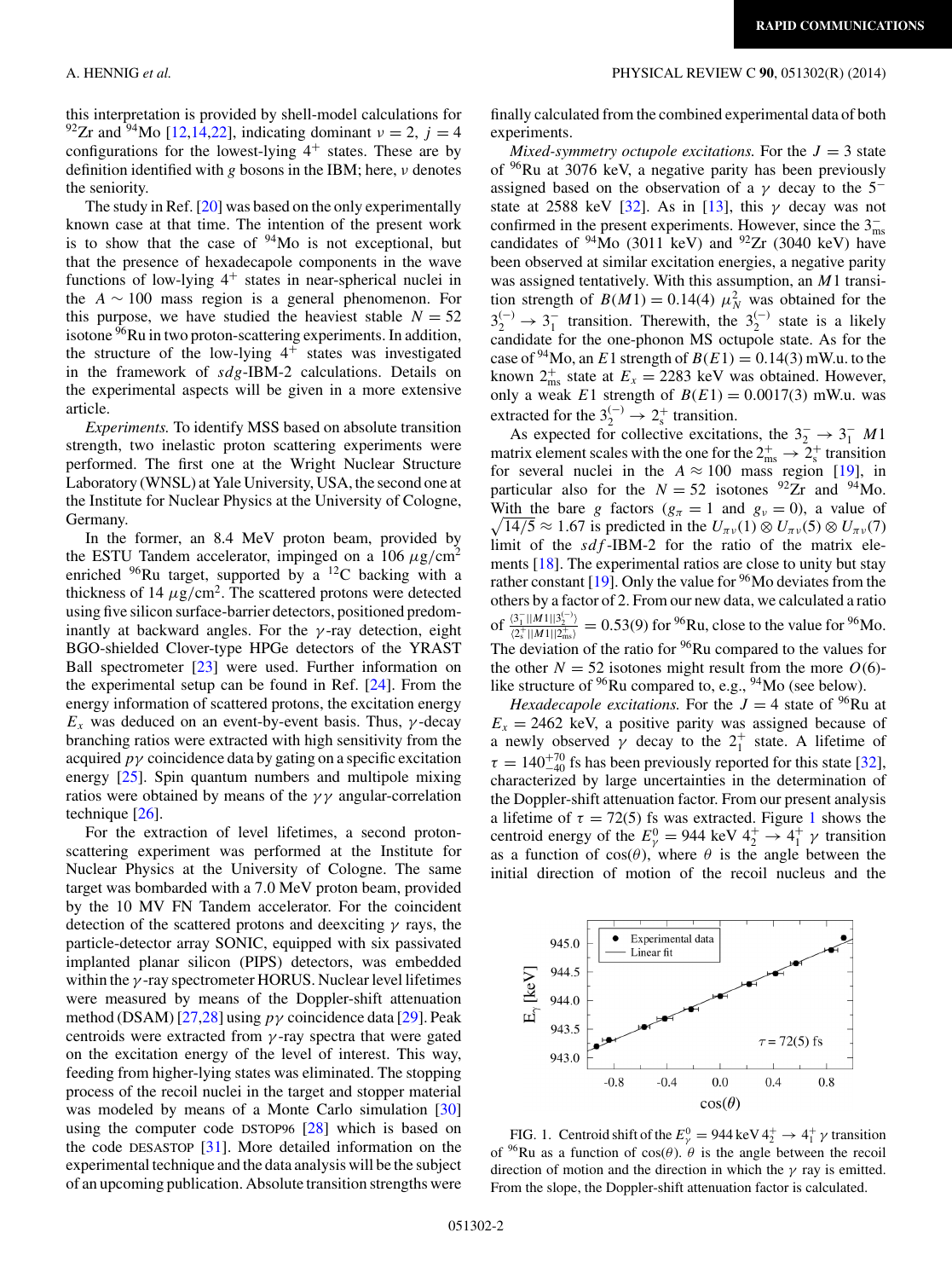### MIXED-SYMMETRY OCTUPOLE AND HEXADECAPOLE . . . PHYSICAL REVIEW C **90**, 051302(R) (2014)

direction of the  $\gamma$ -ray emission. For the transition to the  $4^+_1$ state, an *M*1 transition strength of 0.90(18)  $\mu_N^2$  was derived, which is even stronger than the M1 strength of the  $2^+_{\text{ms}} \rightarrow 2^+_{\text{s}}$ transition [\[11\]](#page-5-0). The  $M1$  strength between the lowest-lying  $4^+$ states of <sup>94</sup>Mo is of comparable size [\[14\]](#page-5-0). Hence, the  $4^{+}_{2}$  state is a likely candidate to show one-phonon hexadecapole MS contributions.

sdg*-IBM-2 calculations.* The first sdg-IBM-2 calculations on the  $N = 52$  isotones were performed by Casperson *et al.* for the nucleus  $94$ Mo [\[20\]](#page-5-0). For the first time, the strong M1 transition between the lowest-lying  $4^+$  states in  $94$ Mo was reproduced without deteriorating the description of the wellestablished quadrupole mixed-symmetry features. Motivated by this work, we chose the same Hamiltonian and transition operators for the description of 96Ru:

$$
\hat{H} = c \Biggl\{ (1 - \zeta) \Bigl[ \hat{n}_{d_{\pi}} + \hat{n}_{d_{\nu}} + \alpha (\hat{n}_{g_{\pi}} + \hat{n}_{g_{\nu}}) \Bigr] - \frac{\zeta}{4N} (\hat{Q}_{\pi} + \hat{Q}_{\nu}) (\hat{Q}_{\pi} + \hat{Q}_{\nu}) + \lambda_{sd} \hat{M}_{sd} + \lambda_{sg} \hat{M}_{sg} \Biggr\},
$$
\n(1)

with

$$
\hat{Q}_{\rho} = [s_{\rho}^{\dagger} \tilde{d}_{\rho} + d_{\rho}^{\dagger} \tilde{s}_{\rho}]^{(2)} + \beta [d_{\rho}^{\dagger} \tilde{g}_{\rho} + g_{\rho}^{\dagger} \tilde{d}_{\rho}]^{(2)} \n+ \chi_d [d_{\rho}^{\dagger} \tilde{d}_{\rho}]^{(2)} + \chi_g [g_{\rho}^{\dagger} \tilde{g}_{\rho}]^{(2)},
$$
\n(2)

and  $\rho = \pi, \nu$ . The M1 and E2 transition operators are defined as

$$
\hat{T}(M1) = \sqrt{\frac{3}{4\pi}} \left( g_{d_{\pi}} \hat{L}_{d_{\pi}} + g_{d_{\nu}} \hat{L}_{d_{\nu}} + g_{g_{\pi}} \hat{L}_{g_{\pi}} + g_{g_{\nu}} \hat{L}_{g_{\nu}} \right)
$$
 (3)

and

$$
\hat{T}(E2) = e_{B_{\pi}} \hat{Q}_{\pi} + e_{B_{\nu}} \hat{Q}_{\nu},
$$
\n(4)

respectively. For detailed information on the Hamiltonian and the transition operators, see [\[20\]](#page-5-0). The calculations were performed with the computer code ARBMODEL [\[33\]](#page-5-0). The number of valence bosons was chosen with respect to <sup>100</sup>Sn as inert core, resulting in  $N_{\pi} = 3$  and  $N_{\nu} = 1$ .

To reduce the number of parameters, the proton  $g$  factors  $g_{d_{\pi}}$  and  $g_{g_{\pi}}$  were set equal and the neutron effective charges  $e_{B_v}$ , and g factors  $g_{d_v}$  and  $g_{g_v}$  were set to zero, as were the parameters  $\chi_d$  and  $\chi_g$ . To fix the remaining five free parameters of the Hamiltonian, a parameter scan was performed to optimize the calculation to reproduce the energy of the  $2^+_1$ state, the  $R_{4/2}$  ratio, the  $B(E2; 4_1^+ \rightarrow 2_1^+)/B(E2; 2_1^+ \rightarrow 0_1^+)$ ratio, the energy of the known one-phonon quadrupole MSS, which is the  $2^+_3$  state of <sup>96</sup>Ru [\[11\]](#page-5-0), and the  $B(M_1; 4^+_2 \rightarrow 4^+_1)/B(M_1; 2^+_3 \rightarrow 2^+_1)$  ratio.

The effective charges  $e_{B_\rho}$  set the scale for E2 transitions and were fixed to reproduce the  $B(E2; 2^+_1 \rightarrow 0^+_1)$  value. The g factor  $g_{\pi} = g_{d_{\pi}} = g_{g_{\pi}}$  was fixed to describe the  $B(M1; 2^+_3 \rightarrow 2^+_1)$  value. The obtained parameters are quoted in Table I and are similar to those obtained for  $94$  Mo [\[20\]](#page-5-0). The larger value of  $\zeta = 0.78$  for <sup>96</sup>Ru indicates a more O(6)-like structure compared to <sup>94</sup>Mo. Only little difference is found for the excitation energies of the d and g bosons for  $96Ru$ , governed by the parameter  $\alpha$ .

TABLE I. sdg-IBM-2 parameters obtained from the parameter scan for  $96$ Ru compared with the parameters obtained for  $94$ Mo [\[20\]](#page-5-0).  $e_{B_{\pi}}$  is quoted in units of  $\sqrt{W.u.}$ ,  $g_{\rho_{\pi}}$  is quoted in units of  $\mu_N$ . See also [\[20\]](#page-5-0) for details.

| Parameter        | $96$ Ru | $^{94}$ Mo |
|------------------|---------|------------|
| $\boldsymbol{c}$ | 5.58    | 3.53       |
| $\zeta$          | 0.78    | 0.64       |
| $\alpha$         | 1.1     | 1.4        |
| $\beta$          | 1.5     | 1.86       |
| $\lambda_{sd}$   | 0.026   | 0.05       |
| $\lambda_{sg}$   | 0.018   | 0.016      |
| $e_{B_{\pi}}$    | 2.26    | 1.83       |
| $g_{\pi}$        | 1.34    | 1.44       |

The sdg-IBM-2 with the chosen Hamiltonian and parameters is a simplified approach. A more sophisticated description has to include, for example, nonvanishing parameters  $\chi^{\rho}_{d,g}$  to allow SU(3) contributions. However, the choice of  $\chi_{d,g}^{\pi} \neq \chi_{d,g}^{\nu}$ would result in a breaking of  $F$ -spin symmetry, which was avoided to maintain a clear distinction between MSS and FSS. In addition, the chosen Hamiltonian conserves d parity [\[34\]](#page-5-0).

The calculated level scheme is in good agreement with the data, as shown in Fig. [2.](#page-3-0) In particular, the excitation energies of the  $4_{1,2}^+$  states are well reproduced. Only for the excitation energies of the  $2^+_4$  and  $2^+_5$  states, significant deviations from the experimental values were obtained.

The experimental and calculated level energies as well as the  $M1$  and  $E2$  transition strengths are compiled in Table [II.](#page-3-0) As for the level scheme, the transition strengths are in overall agreement. Only the transitions depopulating the  $3<sup>+</sup>$  states are predicted too strong by about one order of magnitude. For transitions which are forbidden for the applied Hamiltonian, only small transition strengths are observed experimentally. Of particular interest for the investigation of hexadecapole components in the  $4_{1,2}^+$  states is the  $4_2^+ \rightarrow 4_1^+$  *M*1 transition. The IBM predicts a transition strength of 1.13  $\mu_N^2$  which is close to the experimental value of 0.90(18)  $\mu_N^2$ . No other 4<sup>+</sup> state is found to show enhanced  $M1$  transitions to the  $4<sup>+</sup><sub>1</sub>$  state in the calculations. Also the  $4^+_2 \rightarrow 2^+_1 E_2$  transition strength is reproduced by the model. The predicted  $E2$  branching with sizable strength of 10.5 W.u. to the  $2^+_3$  state is way below the experimental sensitivity limit.

The predicted  $F$ -spin quantum numbers are shown in Table [II](#page-3-0) as well. F-spin quantum numbers of  $F_{\text{max}} - 1$  are obtained for the  $2^+_3$ ,  $1^+_1$ ,  $3^+_2$ , and  $4^+_2$  states. From their decay properties, the  $2^+_3$  state and the  $1^+_1$  and  $3^+_2$  states can be identified as the experimentally known one- and two-phonon quadrupole MSS, respectively [\[11,13\]](#page-5-0). They will be discussed in an upcoming publication. A mixed-symmetry character is also predicted for the  $4^+_2$  state. A variation of the strength parameters  $\lambda_{sd}$  and  $\lambda_{sg}$  revealed that the  $4^+_2$  state is most sensitive to the  $\hat{M}_{sg}$  operator. Thus a one-phonon mixedsymmetry hexadecapole character is obtained for the  $4^{+}_{2}$  state. In contrast, a fully symmetric character is predicted for the  $4<sup>+</sup><sub>1</sub>$ state based on the calculated  $F$ -spin quantum number.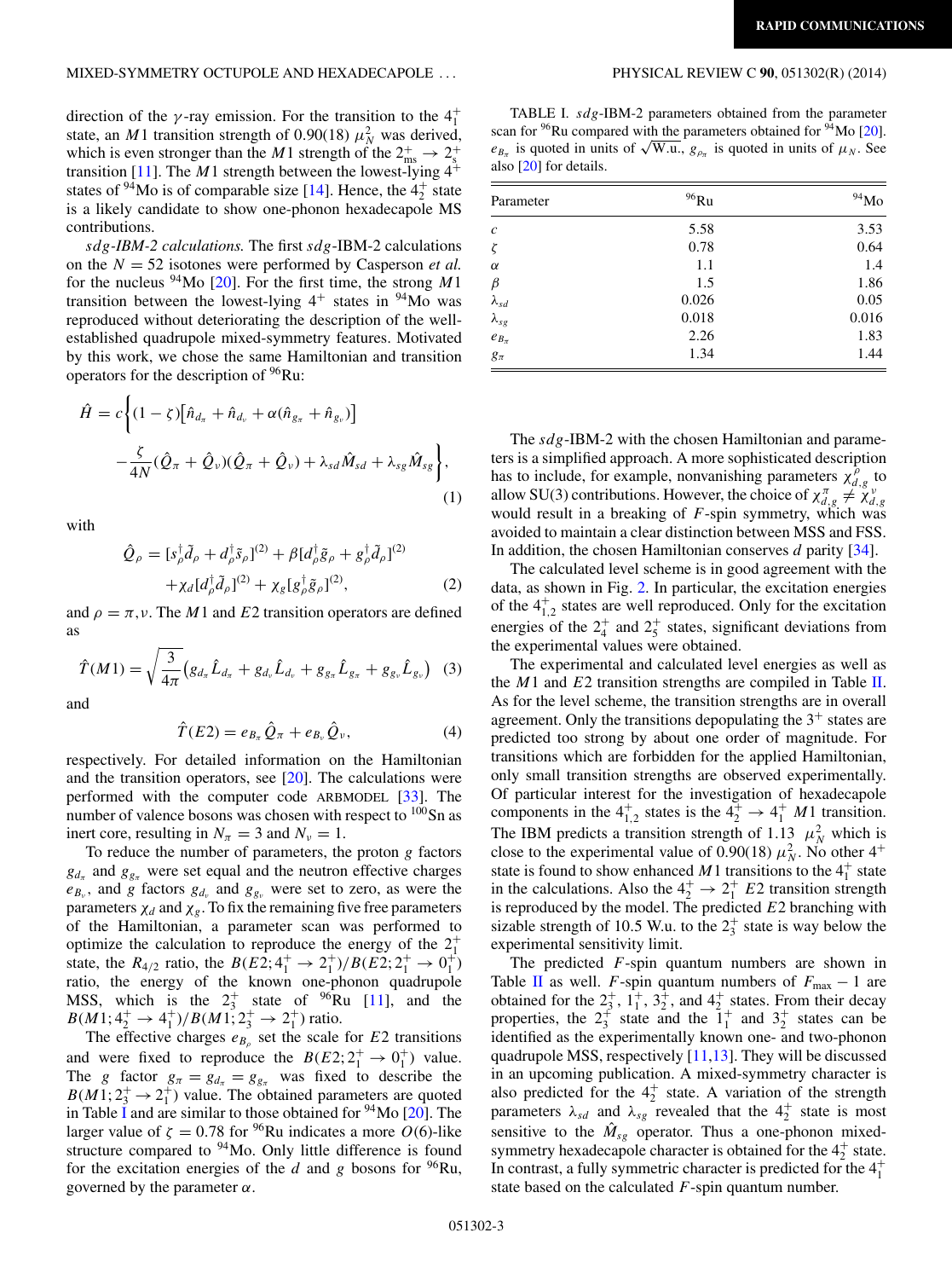

FIG. 2. Comparison of experimental (upper panel) and calculated (lower panel) level schemes for positive-parity low-spin states of Ru. *M*1 and *E*2 transitions are indicated by gray and black arrows, respectively. The widths of the arrows are proportional to the transition strengths. States for which the IBM predicts an  $F$ -spin quantum number of  $F_{\text{max}} - 1$  are marked with dashed lines.

To quantify the amount of M1 strength of the  $4^+_2 \rightarrow 4^+_1$ transition related to the  $g$ - and  $d$ -boson parts of the  $M1$  operator, the  $\langle 4_1^+ | |M1| | 4_2^+ \rangle$  matrix element was recalculated with the values  $g_{d_{\pi}} = 0$  and  $g_{g_{\pi}} = 0$ , respectively. The respective other value was kept at the value obtained from the parameter scan. With a contribution of 83% the  $\langle 4_1^+ | |M1| | 4_2^+ \rangle$  matrix element is dominated by the g-boson part of the M1 operator, while only  $17\%$  is related to the d-boson part.

The  $d$ - and g-boson contents of the low-lying, positiveparity low-spin states are shown in Fig. 3. With a value of 23%, the largest g-boson content is obtained for the  $4^+_2$ state, supporting the one-phonon hexadecapole assignment. A similar g-boson contribution is predicted for the  $3<sup>+</sup><sub>1</sub>$  state. This can be explained assuming a dominant  $(g^{\dagger}d^{\dagger})^{(3)}$  structure. In this case the  $E2$  transition to the  $2^+_1$  state would be forbidden by d-parity selection rules. This is supported by the calculation and is in remarkable agreement with the data (see Table II). Also for the  $4_1^+$  state a large g-boson content is obtained which is considerably enhanced compared to, e.g., the  $2^+_2$  state, which is known to be the  $2^+$  member of the  $(2^+_s \otimes 2^+_s)$  triplet. In addition to the  $g$ -boson content, a  $d$ -boson contribution of about 30% is predicted by the IBM for the  $4<sup>+</sup><sub>1</sub>$  state. For the

# <span id="page-3-0"></span>A. HENNIG *et al.* PHYSICAL REVIEW C **90**, 051302(R) (2014)

TABLE II. Experimental level energies and  $E2$  and  $M1$  transition strengths of Ru compared with the results from  $sdg$ -IBM-2 calculations. The predicted  $E4$  transition strengths for the decay of the lowest  $4^+$  states to the ground state are shown as well.  $E2$  and  $E4$ strengths are given in W.u., M1 transitions are quoted in units of  $\mu_N^2$ . If not indicated differently, the experimental values were obtained in this work. The  $F$ -spin quantum number predicted by the IBM is shown in the second column.

|             |                | Energies        |                | Transition strengths $B(\sigma \lambda)$       |                |                         |                  |
|-------------|----------------|-----------------|----------------|------------------------------------------------|----------------|-------------------------|------------------|
|             | F              | $E_{\rm{Expt}}$ | $E_{\rm{IBM}}$ | $J_i^{\pi} \to J_f^{\pi} \quad \sigma \lambda$ |                | Expt.                   | IBM              |
| $0^{+}_{1}$ | $\overline{2}$ | 0.000           | 0.000          |                                                |                |                         |                  |
| $1_1^+$     | 1              | 3.154           | 2.944          | $1^+_1 \rightarrow 0^+_1$                      | M1             | $0.17(5)^{a}$           | 0.13             |
| $2^{+}_{1}$ | 2              | 0.832           | 0.832          | $2^+_1 \rightarrow 0^+_1$                      | E <sub>2</sub> | $18.1(5)^{b}$           | 18.4             |
| $2^{+}_{2}$ | $\mathbf{2}$   | 1.932           | 2.165          | $2^+_2 \rightarrow 2^+_1$                      | M <sub>1</sub> | 0.05(2)                 | 0                |
|             |                |                 |                | $2^+_2 \rightarrow 2^+_1$                      | E2             | $28(9)^{c}$             | 24               |
| $2^{+}_{3}$ | 1              | 2.283           | 2.322          | $2^+_3 \rightarrow 2^+_1$                      | M1             | $0.69(14)^d$            | 0.69             |
|             |                |                 |                | $2^+_3 \rightarrow 0^+_1$                      | E2             | 1.36(19)                | 2.53             |
| $3^{+}_{1}$ | $\overline{c}$ | 2.852           | 3.072          | $3^+_1 \rightarrow 2^+_1$                      | $E2\,$         | < 0.01                  | $\overline{0}$   |
|             |                |                 |                | $3^+_1 \rightarrow 2^+_1$                      | M1             | 0.008(1)                | $\overline{0}$   |
|             |                |                 |                | $3^+_1 \rightarrow 2^+_2$                      | E <sub>2</sub> | < 5.58                  | 14.7             |
| $3^{+}_{2}$ | 1              | 2.898           | 3.158          | $3^+_2 \rightarrow 2^+_1$                      | E <sub>2</sub> | ${<}0.28$               | 3.17             |
|             |                |                 |                | $3^+_2 \rightarrow 2^+_2$                      | E2             | 0.02(4)                 | $\boldsymbol{0}$ |
|             |                |                 |                | $3^+_2 \rightarrow 2^+_2$                      | M <sub>1</sub> | 0.078(14)               | 0.563            |
| $4^{+}_{1}$ | 2              | 1.518           | 1.523          | $4^+_1 \rightarrow 2^+_1$                      | E <sub>2</sub> | $22.6(17)^{b}$          | 25.6             |
|             |                |                 |                | $4^+_1 \rightarrow 0^+_1$                      | E4             |                         | 1.09             |
| $4^{+}_{2}$ | 1              | 2.462           | 2.482          | $4^+_2 \rightarrow 4^+_1$                      | M1             | 0.90(18)                | 1.13             |
|             |                |                 |                | $4^+_2 \rightarrow 2^+_1$                      | E <sub>2</sub> | 1.52(19)                | 1.44             |
|             |                |                 |                | $4^+_2 \rightarrow 2^+_3$                      | E2             | $<$ 4 · 10 <sup>3</sup> | 10.5             |
|             |                |                 |                | $4^+_2 \rightarrow 0^+_1$                      | E4             |                         | 0.55             |
| $4^{+}_{3}$ | 2              |                 | 2.884          | $4^+_3 \rightarrow 0^+_1$                      | E4             |                         | $\overline{0}$   |
|             |                |                 |                | $4^+_3 \rightarrow 4^+_1$                      | M1             |                         | $\overline{0}$   |
| $4^{+}_{4}$ | $\overline{2}$ |                 | 3.025          | $4^+_4 \rightarrow 0^+_1$                      | E4             |                         | 0.84             |
|             |                |                 |                | $4^+_4 \rightarrow 4^+_1$                      | M1             |                         | $\mathbf{0}$     |

<sup>a</sup>A value of 0.30(4)  $\mu_N^2$  was reported in [\[16\]](#page-5-0).<br><sup>b</sup>Adopted from [\[13\]](#page-5-0).

 $c$ A value of 19(4) W.u. was reported in [\[13\]](#page-5-0).

<sup>d</sup>A value of 0.78(23)  $\mu_N^2$  was reported in [\[11\]](#page-5-0).



FIG. 3. Calculated g- and  $(d + g)$ -boson contents in the low-lying positive-parity states of 96Ru, indicated with black and gray bars, respectively. The remaining fraction is related to s-boson components. Enhanced g-boson contents are predicted for the  $1<sup>+</sup><sub>1</sub>$ ,  $3<sup>+</sup><sub>1</sub>$ ,  $4<sup>+</sup><sub>1</sub>$ , and  $4<sup>+</sup><sub>2</sub>$ states.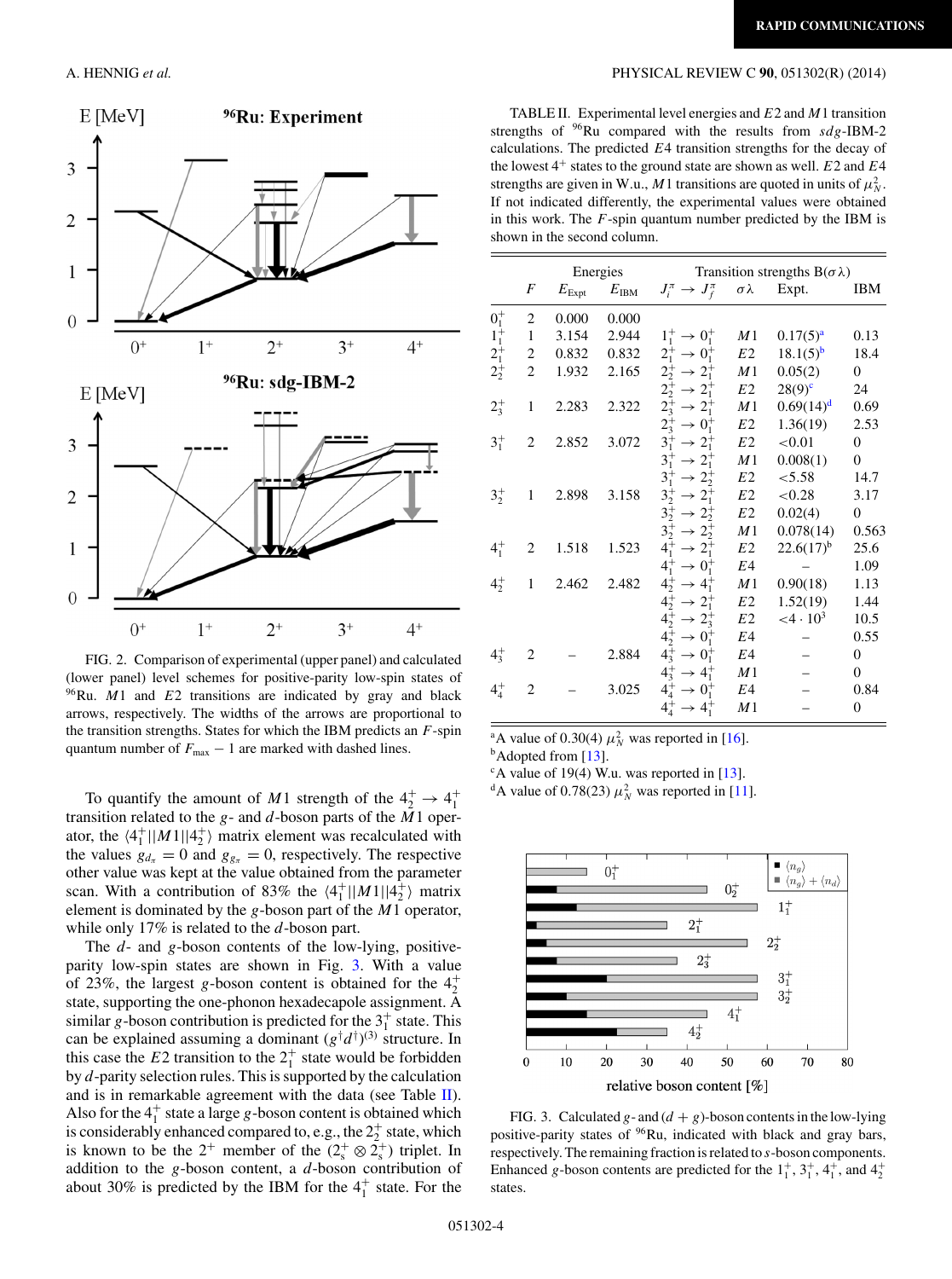<span id="page-4-0"></span>

FIG. 4. *M* 1 strengths of the one-phonon MSS  $(J_{II}^{\pi})$  to FSS  $(J_{I}^{\pi})$ transitions in the even-even  $N = 52$  isotones of quadrupole (full squares), octupole (full circles), and hexadecapole (full diamonds) character. The values obtained in sdg-IBM-2 calculations (open triangles) are shown as well. Data for  $92Zr$  and  $94Mo$  are taken from [\[15\]](#page-5-0) and [\[14\]](#page-5-0), respectively. The  $sdg$ -IBM-2 results for <sup>94</sup>Mo are adopted from [\[20\]](#page-5-0).

chosen parameter of  $\beta$ , a mixing of the one-phonon g-boson excitation with two-phonon  $d$ -boson excitations is allowed, which are at similar energies. This is also reflected by the collective  $B(E2; 4^+_1 \rightarrow 2^+_1)$  transition strength. In contrast, the *d*-boson content of the  $4^{+}_{2}$  state is a factor of 2 less compared to the  $4<sup>+</sup><sub>1</sub>$  state.

If the enhanced  $g$ -boson contributions can be attributed to one-phonon hexadecapole contents in the wave functions, this should lead to sizable  $E_4$  strengths. The  $E_4$  transition operator was defined in the same way as in [\[20\]](#page-5-0), namely,

$$
\hat{T}(E4) = e_{\pi 1} [s_{\pi}^{\dagger} \tilde{g}_{\pi} + g_{\pi}^{\dagger} \tilde{s}_{\pi}]^{(4)}.
$$
 (5)

Since no  $B(E4)$  strengths are known for <sup>96</sup>Ru so far, the  $e_{\pi 1}$ value was arbitrarily set to  $1\sqrt{\text{W.u.}}$ . With this, E4 transition strengths of 1.09 and 0.55 W.u. are predicted for the  $4^+_1$  and  $4^+_2$ states, respectively. Their E4 strengths are enhanced compared to, e.g., that of the  $4^+_3$  state. However, a similar E4 transition to the ground state is predicted for the  $4^+_4$  state as well. Further constraints for the E4 transition operator might be obtained from a measurement of  $E4$  strengths, e.g., in  $(e,e')$ experiments.

To conclude, the  $sdg$ -IBM-2 calculations provide strong evidence for MS and FS one-phonon hexadecapole contributions to the lowest-lying  $4^+$  states of  $96$ Ru. However, other mechanisms such as the  $g$  factors of the individual microscopic configurations in their wave functions have to be considered as well as being responsible for the generation of  $M1$  strengths

- [1] K. Heyde and J. Sau, [Phys. Rev. C](http://dx.doi.org/10.1103/PhysRevC.33.1050) **[33](http://dx.doi.org/10.1103/PhysRevC.33.1050)**, [1050](http://dx.doi.org/10.1103/PhysRevC.33.1050) [\(1986\)](http://dx.doi.org/10.1103/PhysRevC.33.1050).
- [2] F. Iachello, [Phys. Rev. Lett.](http://dx.doi.org/10.1103/PhysRevLett.53.1427) **[53](http://dx.doi.org/10.1103/PhysRevLett.53.1427)**, [1427](http://dx.doi.org/10.1103/PhysRevLett.53.1427) [\(1984\)](http://dx.doi.org/10.1103/PhysRevLett.53.1427).
- [3] A. Arima and F. Iachello, [Phys. Rev. Lett.](http://dx.doi.org/10.1103/PhysRevLett.35.1069) **[35](http://dx.doi.org/10.1103/PhysRevLett.35.1069)**, [1069](http://dx.doi.org/10.1103/PhysRevLett.35.1069) [\(1975\)](http://dx.doi.org/10.1103/PhysRevLett.35.1069).
- [4] A. Arima, T. Otsuka, F. Iachello, and I. Talmi, [Phys. Lett. B](http://dx.doi.org/10.1016/0370-2693(77)90860-7) **[66](http://dx.doi.org/10.1016/0370-2693(77)90860-7)**, [205](http://dx.doi.org/10.1016/0370-2693(77)90860-7) [\(1977\)](http://dx.doi.org/10.1016/0370-2693(77)90860-7).
- [5] T. Otsuka, A. Arima, and F. Iachello, [Nucl. Phys. A](http://dx.doi.org/10.1016/0375-9474(78)90532-8) **[309](http://dx.doi.org/10.1016/0375-9474(78)90532-8)**, [1](http://dx.doi.org/10.1016/0375-9474(78)90532-8) [\(1978\)](http://dx.doi.org/10.1016/0375-9474(78)90532-8).
- [6] [P. van Isacker, K. Heyde, J. Jolie, and A. Sevrin,](http://dx.doi.org/10.1016/0003-4916(86)90002-3) Ann. Phys. (NY) **[171](http://dx.doi.org/10.1016/0003-4916(86)90002-3)**, [253](http://dx.doi.org/10.1016/0003-4916(86)90002-3) [\(1986\)](http://dx.doi.org/10.1016/0003-4916(86)90002-3).

between low-lying  $4^+$  states. They might be studied within the scope of shell-model calculations with realistic interactions or the quasiparticle phonon model (QPM).

*Comparison to*  $92$  Zr and  $94$  Mo. With the new experimental data obtained in this work, one-phonon MSS of quadrupole and possible octupole and hexadecapole character were studied in the  $N = 52$  isotones as a function of proton number. Figure 4 shows the M1 transition strengths of the one-phonon MS to FS states for the different multipolarities for the nuclei  $92Zr$ ,  $94Mo$ , and  $96Ru$ . While for the quadrupole states an increase of M1 strength is observed with increasing proton number, the M1 strength decreases from <sup>94</sup>Mo to  $\overline{96}Ru$  for higher multipolarities. It has to be mentioned that the decrease might be related to a possible fragmentation of the one-phonon octupole and hexadecapole mixed-symmetry states which cannot be excluded on the basis of the present experimental data.

The trend for the quadrupole states agrees with shell-model calculations, predicting a maximum  $M1$  strength for <sup>96</sup>Ru, based on the concept of configuration isospin polarization (CIP) [\[35\]](#page-5-0). Unfortunately, no results on  $4^+$  states were reported in Ref. [\[35\]](#page-5-0). The decrease of the  $M1$  strengths for the  $4^+$  states with increasing proton number is not reproduced by the IBM, which predicts a similar trend as for the quadrupole states.

*Summary.* The observation of strong  $M1$  transitions in <sup>96</sup>Ru between the lowest-lying 3<sup>−</sup> and 4<sup>+</sup> states provides experimental evidence for one-phonon mixed-symmetry octupole and hexadecapole components in the wave functions of the  $3_2^{(-)}$  and  $4_2^+$  states, respectively. The interpretation on the latter is supported by  $sdg$ -IBM-2 calculations. Together with the results of Ref.  $[20]$ , the new data on  $96$ Ru suggest that the presence of hexadecapole components in the wave functions of low-lying  $4^+$  states is a general phenomenon in near-spherical nuclei.

*Acknowledgments.* The authors thank R. Casperson and S. Heinze for support with the IBM calculations and A. Poves for useful discussions. Furthermore, we highly acknowledge the support of the accelerator staff at WNSL, Yale, and IKP, Cologne, during the beam times. This work is supported by the DFG under Grants No. ZI 510/4-2 and No. SFB 634, the U.S. Department of Energy Grant No. DE-FG02-01ER40609, and the BMBF Grant No. 05P12RDFN8. P.P. is grateful for the financial support of the Bulgarian Science Fund under Contract DFNI-E 01/2. D.R. and D.S. acknowledge the German Academic Exchange Service (DAAD) for financial support. S.G.P. and M.S. are supported by the Bonn-Cologne Graduate School of Physics and Astronomy.

- [7] [K. Heyde, P. von Neumann-Cosel, and A. Richter,](http://dx.doi.org/10.1103/RevModPhys.82.2365) Rev. Mod. Phys. **[82](http://dx.doi.org/10.1103/RevModPhys.82.2365)**, [2365](http://dx.doi.org/10.1103/RevModPhys.82.2365) [\(2010\)](http://dx.doi.org/10.1103/RevModPhys.82.2365).
- [8] [N. Pietralla, P. von Brentano, and A. F. Lisetskiy,](http://dx.doi.org/10.1016/j.ppnp.2007.08.002) Prog. Part. Nucl. Phys. **[60](http://dx.doi.org/10.1016/j.ppnp.2007.08.002)**, [225](http://dx.doi.org/10.1016/j.ppnp.2007.08.002) [\(2008\)](http://dx.doi.org/10.1016/j.ppnp.2007.08.002).
- [9] N. Pietralla, C. Fransen, D. Belic, P. von Brentano, C. Frießner, U. Kneissl, A. Linnemann, A. Nord, H. H. Pitz, T. Otsuka, I. Schneider, V. Werner, and I. Wiedenhöver, [Phys. Rev. Lett.](http://dx.doi.org/10.1103/PhysRevLett.83.1303) [83](http://dx.doi.org/10.1103/PhysRevLett.83.1303), [1303](http://dx.doi.org/10.1103/PhysRevLett.83.1303) [\(1999\)](http://dx.doi.org/10.1103/PhysRevLett.83.1303).
- [10] N. Pietralla, C. Fransen, P. von Brentano, A. Dewald, A. Fitzler, C. Frießner, and J. Gableske, [Phys. Rev. Lett.](http://dx.doi.org/10.1103/PhysRevLett.84.3775) **[84](http://dx.doi.org/10.1103/PhysRevLett.84.3775)**, [3775](http://dx.doi.org/10.1103/PhysRevLett.84.3775) [\(2000\)](http://dx.doi.org/10.1103/PhysRevLett.84.3775).